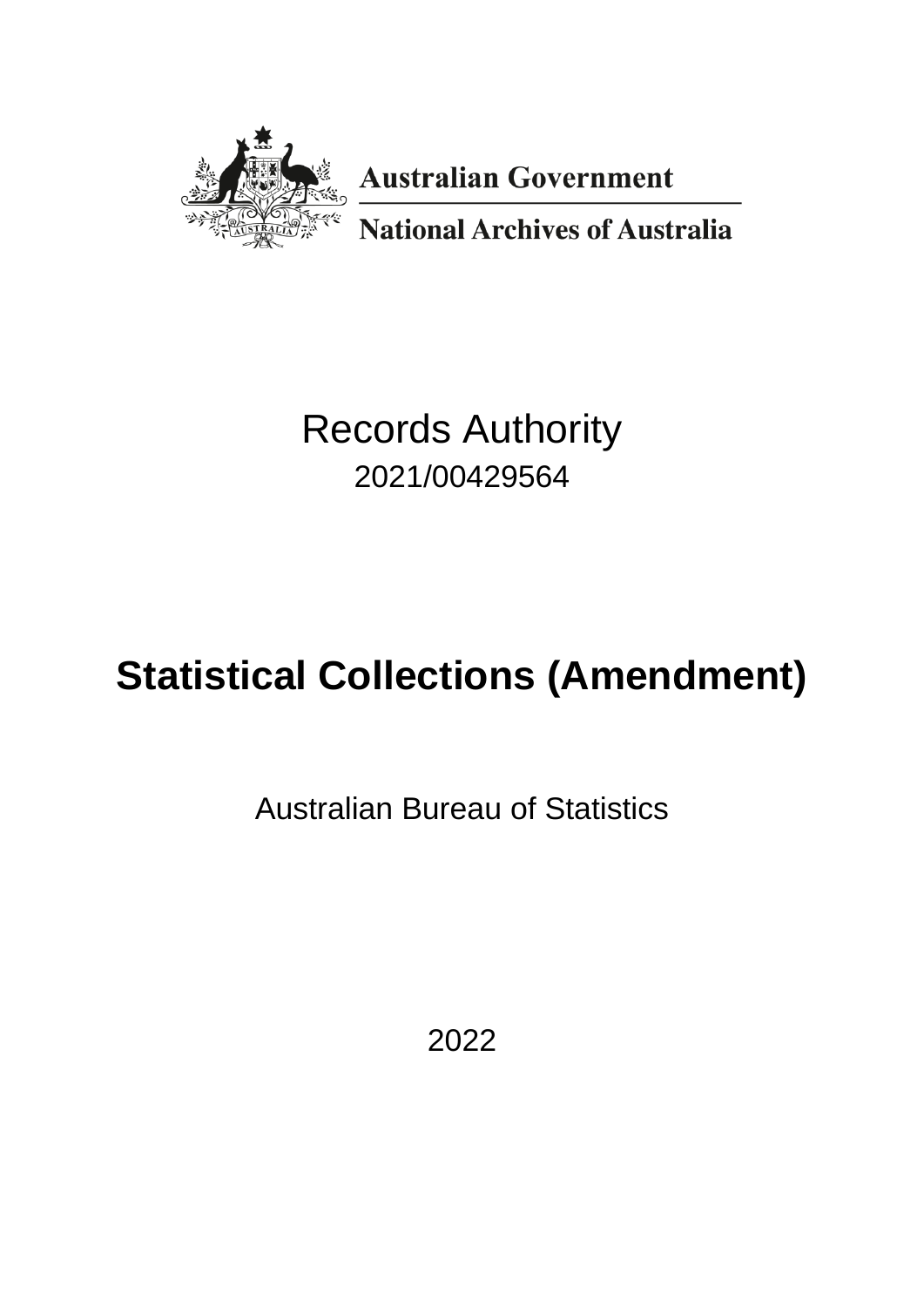

© Commonwealth of Australia (National Archives of Australia) 2022

#### **Copyright**

This product, excluding the National Archives of Australia logo, Commonwealth Coat of Arms or registered trademark, has been licensed under a Creative Commons Attribution-Non-Commercial (CC-BY-NC) Version 4.0 International Licence. You may share, copy, redistribute, remix, transform and build upon this work for non-commercial purposes only. However, you must attribute the National Archives of Australia as the copyright holder of the original work, include the attribution as set out below and indicate if changes were made. The full terms and conditions of this licence are available at [www.creativecommons.org.](http://www.creativecommons.org/)

#### **Attribution**

This records authority is licenced by the Commonwealth of Australia (National Archives of Australia) under a Creative Commons Attribution-Non-Commercial (CC-BY-NC) Version 4.0 International Licence. The original version can be found on [our website](http://www.naa.gov.au/).

#### **Accessibility**

This is an accurate reproduction of the authorised records authority content, created for accessibility purposes.

#### **Contact Us**

Enquiries relating to copyright or accessibility should be made through the [Agency Service Centre.](http://reftracker.naa.gov.au/reft000.aspx?pmi=jpGkKEm4vT)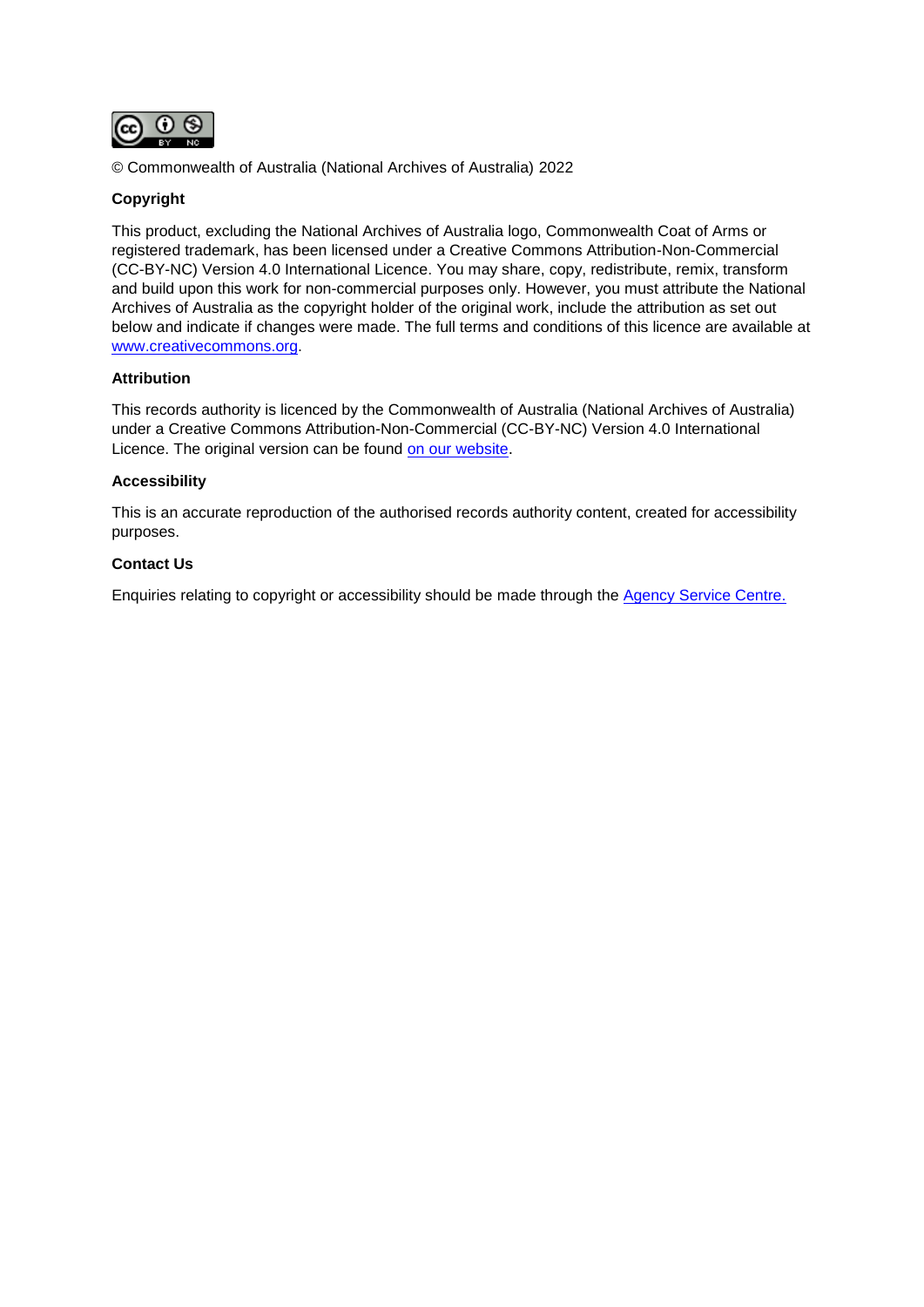# **CONTENTS**

| <b>INTRODUCTION</b>                  |   |
|--------------------------------------|---|
| <b>APPLICATION OF THIS AUTHORITY</b> |   |
| <b>CONTACT INFORMATION</b>           | 5 |
| <b>AUTHORISATION</b>                 | 6 |
| <b>STATISTICAL COLLECTIONS</b>       |   |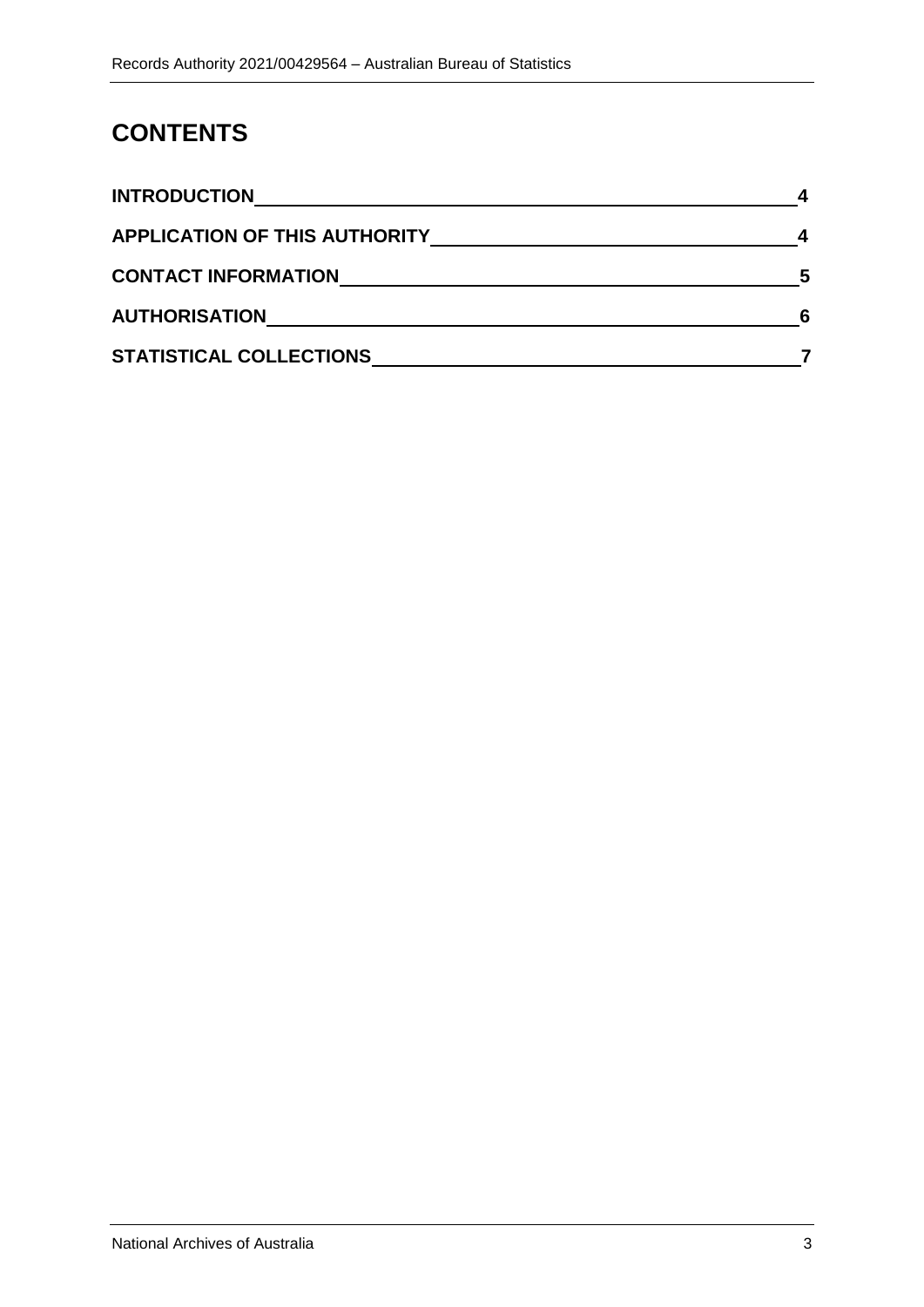### <span id="page-3-0"></span>**INTRODUCTION**

The Australian Bureau of Statistics (ABS) and the National Archives of Australia have developed this records authority to set out the requirements for keeping or destroying records of personal identifiers collected as part of the Census of Population and Housing.

This authority is based on the identification and analysis of the business of the ABS. It takes into account the agency's legal and organisational information management requirements, and the interests of stakeholders, the agency and the National Archives.

The authority specifies the minimum length of time that temporary records need to be kept and gives the agency permission under the *Archives Act 1983*, for the destruction of the temporary records described after the minimum retention period has expired. Retention periods for these temporary records are based on: an assessment of business needs; broader organisational accountability requirements; and community expectations, and are approved by the National Archives on the basis of information provided by the agency.

As changes in circumstances may affect future information management requirements, the periodic review of this authority is recommended. All amendments must be approved by the National Archives.

# <span id="page-3-1"></span>**APPLICATION OF THIS AUTHORITY**

- 1. This authority contains amendments to records authority 2001/00000540 for the Australian Bureau of Statistics and should be used in conjunction with it. The amendments consist of the addition of one new class to the function of Statistical Collections.
- 2. This authority is to be used to determine how long records must be kept. Records are matched to the relevant core business and records class in the authority.
	- Where the minimum retention period has expired and the records are not needed for the agency's business they should be destroyed as authorised in this authority.
	- Records that have not reached the minimum retention period must be kept until they do.
- 3. This authority should be used in conjunction with general records authorities such as:
	- the Administrative Functions Disposal Authority (AFDA) Express Version 2 issued by the National Archives to cover business processes and records common to Australian Government agencies; and
	- General Records Authority (31) Destruction of source or original records after digitisation, conversion or migration (2015).
- 4. The normal administrative practice (NAP) provision of the *Archives Act 1983* gives agencies permission to destroy certain records without formal authorisation. This usually occurs where records are duplicated, facilitative or for short-term use only. NAP does not replace arrangements agreed to in this authority but can be used as a tool to assist in identifying records for destruction together with an agency's records authority or authorities, and with AFDA Express Version 2. The National Archives recommends that agencies develop and implement a NAP policy. Advice and guidance on destroying records as a normal administrative practice and on how to develop a NAP policy is available from the National Archives' website at [www.naa.gov.au.](http://www.naa.gov.au/)
- 5. Records that are reasonably likely to be needed as evidence in a current or future judicial proceeding or are subject to a request for access under the *Archives Act 1983,* the *Freedom of Information Act 1982* or any other relevant act must not be destroyed until the action has been completed.
- 6. Records subject to a disposal freeze must not be destroyed until the freeze has been lifted. Further information about disposal freezes and whether they affect the application of this authority is available from the National Archives website at [www.naa.gov.au.](http://www.naa.gov.au/)
- 7. Where the method of recording information changes (for example from an analogue system to a digital system, or when information is migrated from one system to a new system) this authority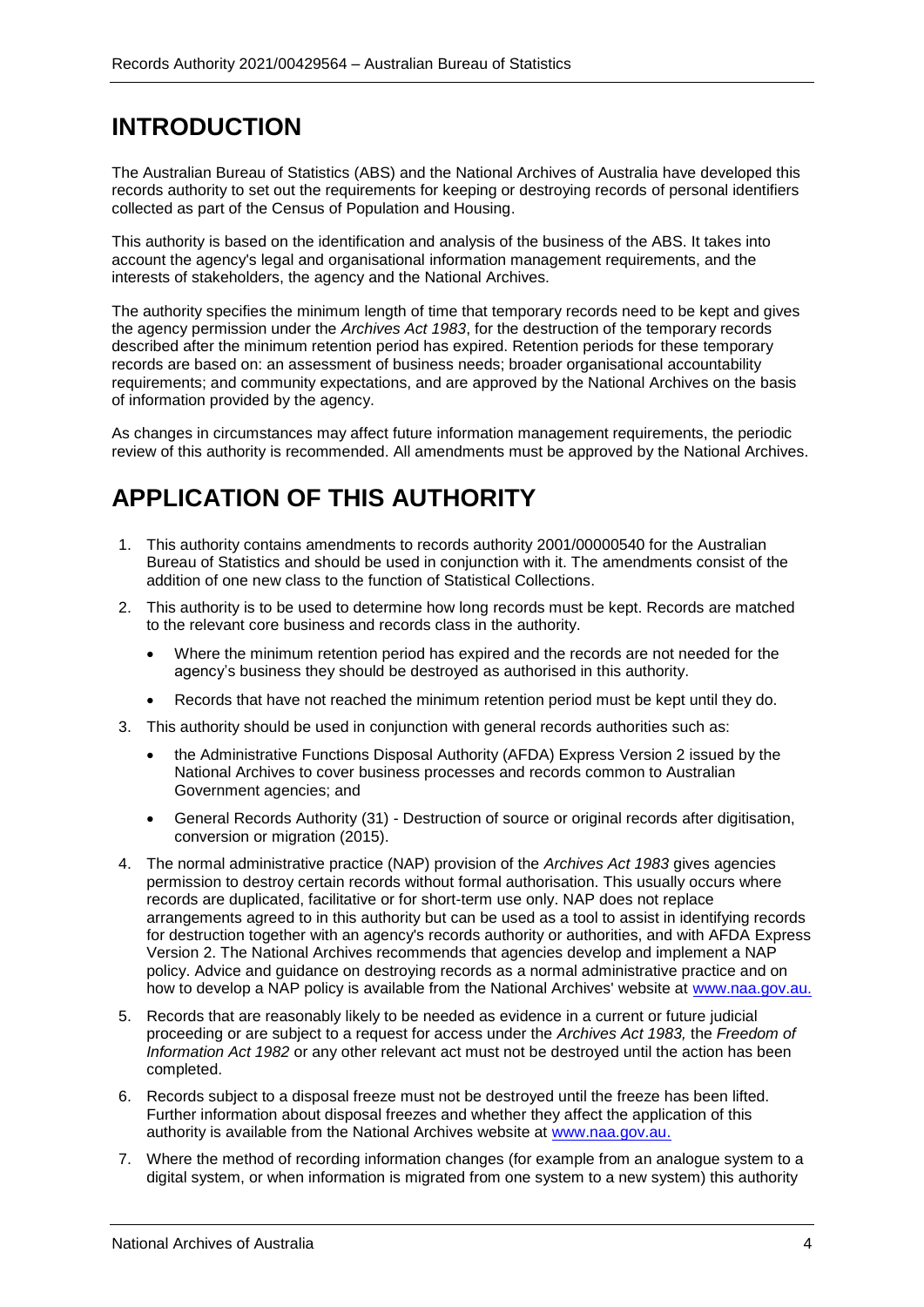can still be applied, providing the records document the same core business. The information must be accessible for the period of time prescribed in this authority. The agency will need to maintain continuing access to the information, including digital information, for the periods prescribed in this records authority or until the information is transferred into the custody of the National Archives.

- 8. In general, retention requirements indicate a minimum period for retention. The agency may extend minimum retention periods if it considers that there is an administrative need to do so, without further reference to the National Archives. Where the agency believes that its accountability will be substantially compromised because a retention period or periods are not adequate, it should contact the National Archives for review of the retention period.
- 9. Records in the care of agencies should be appropriately stored, managed and preserved. Agencies need to meet this obligation to ensure that the records remain authentic and accessible over time. Under Section 31 of the *Archives Act 1983*, access arrangements are required for records that become available for public access including those records that remain in agency custody.
- 10. Advice on how to use this authority is available from the agency's information manager. If there are problems with the application of the authority that cannot be resolved, please contact the National Archives.

# <span id="page-4-0"></span>**CONTACT INFORMATION**

For assistance with this authority or for advice on other information management matters, please contact National Archives' [Agency Service Centre.](http://reftracker.naa.gov.au/reft000.aspx?pmi=jpGkKEm4vT)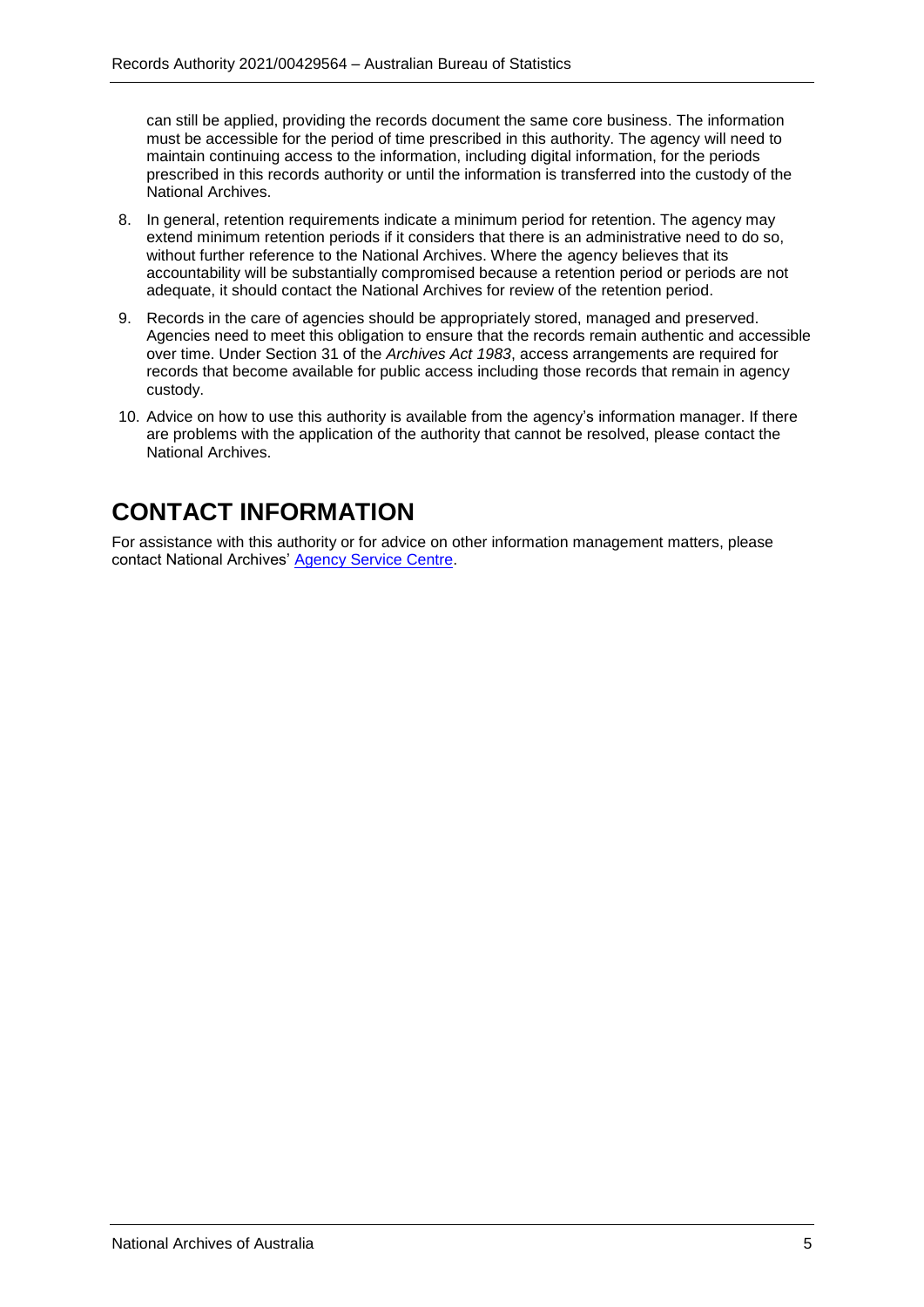# <span id="page-5-0"></span>**AUTHORISATION**

Records Authority 2021/00429564

### **Notice of authorisation**

Person to whom notice of authorisation is given:

Dr David Gruen Australian Statistician Australian Bureau of Statistics ABS House 45 Benjamin Way Belconnen ACT 2617

### **Purpose**

Authorises arrangements for the disposal of records in accordance with Section 24(2)(b) of the *Archives Act 1983*.

## **Application**

Amendments to Statistical Collections.

### **Authority**

This authority gives permission for the retention, alteration or destruction of the records described. This authority will apply only with the consent of the agency currently responsible for the business documented in the records described.

This document has been authorised through a digital workflow (R344342022).

| <b>Authorising Officer</b>                                                                                 | Date of issue |
|------------------------------------------------------------------------------------------------------------|---------------|
| Tatiana Antsoupova<br>Assistant Director-General, Data and Digital (a/g)<br>National Archives of Australia | 29 March 2022 |